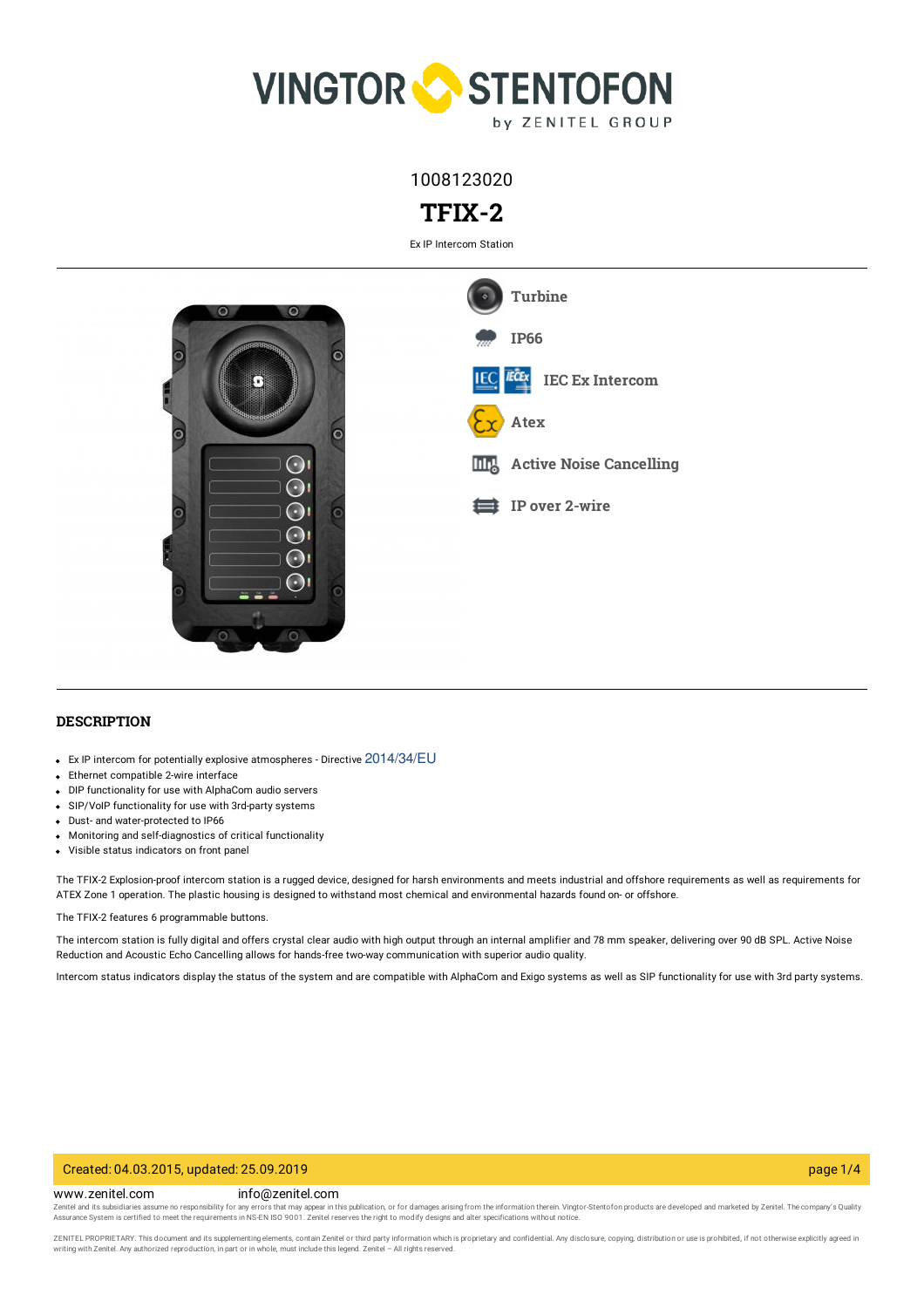### **SPECIFICATIONS**

#### **MECHANICAL**

| MEGUNTUML                 |                                                                                 |
|---------------------------|---------------------------------------------------------------------------------|
| Dimensions                | 345 x 178 x 101 mm                                                              |
| Weight                    | 4 kg                                                                            |
| Mounting                  | On-wall box (included)                                                          |
| Color                     | Black                                                                           |
| <b>ENVIRONMENTAL</b>      |                                                                                 |
| Operating temperature     | -20 $^{\circ}$ C to +60 $^{\circ}$ C                                            |
| Storage temperature       | -40°C to +70°C                                                                  |
| Operating humidity        | 10% to 95% RH (non-condensing)                                                  |
| Storage humidity          | 10% to 95% RH (non-condensing)                                                  |
| Air pressure              | 600 hPa to 1200 hPa                                                             |
| IP-rating                 | IP64 in accordance with IEC 60079-0                                             |
|                           | IP66 in accordance with EN 60945                                                |
| IK rating                 | 7J for enclosure                                                                |
|                           | 4J for cable glands                                                             |
| <b>ELECTRICAL</b>         |                                                                                 |
| PoE                       | NO, proprietary 2-wire data- and powerbus                                       |
| Power consumption         | 4.2 W (idle) to 8 W (max)                                                       |
| DC power                  | 24 VDC                                                                          |
| <b>NETWORK</b>            |                                                                                 |
| Connection                | 2 x 2-wire                                                                      |
| Connection type           | Screw terminals                                                                 |
| Functions                 | Auto negotiating                                                                |
| Built-in switch           | N/A                                                                             |
| Compatibility             | SIP, AlphaCom™, Pulse™, G.711, G.722, G.729, HD Voice                           |
| <b>INPUTS AND OUTPUTS</b> |                                                                                 |
| Handheld Microphone       | Microphone (bal), PTT                                                           |
| Handset                   | Microphone (bal), Speaker (bal) + PTT                                           |
| Headset                   | Microphone (bal), Speaker (bal), + PTT                                          |
| Digital inputs/outputs    | N <sub>O</sub>                                                                  |
| Relay outputs             | NO.                                                                             |
| Audio                     | Yes, for audio accessories                                                      |
| Aux power                 | Provided by network cable                                                       |
| <b>CERTIFICATIONS</b>     |                                                                                 |
| Immunity                  | EN 60945, EN 61000-6-2                                                          |
| Emission                  | EN 60945, EN 61000-6-3, EN 61000-6-4                                            |
| CENELEC safety standards  | EN 60079-0: 2012, EN 60079-7: 2007, EN 60079-11: 2012, EN 60079-18: 2009        |
| IEC safety standards      | IEC 60079-0: 2011, IEC 60079-7: 2006-07, IEC 60079-11: 2011, IEC 60079-18: 2009 |
| Marking                   | II 2(2) G Ex e ib mb [ib] IIC T4 Gb -20°C $\leq$ Ta $\leq$ +60°C                |

## Created: 04.03.2015, updated: 25.09.2019 page 2/4

#### www.zenitel.com info@zenitel.com

Zenitel and its subsidiaries assume no responsibility for any errors that may appear in this publication, or for damages arising from the information therein. Vingtor-Stentofon products are developed and marketed by Zenite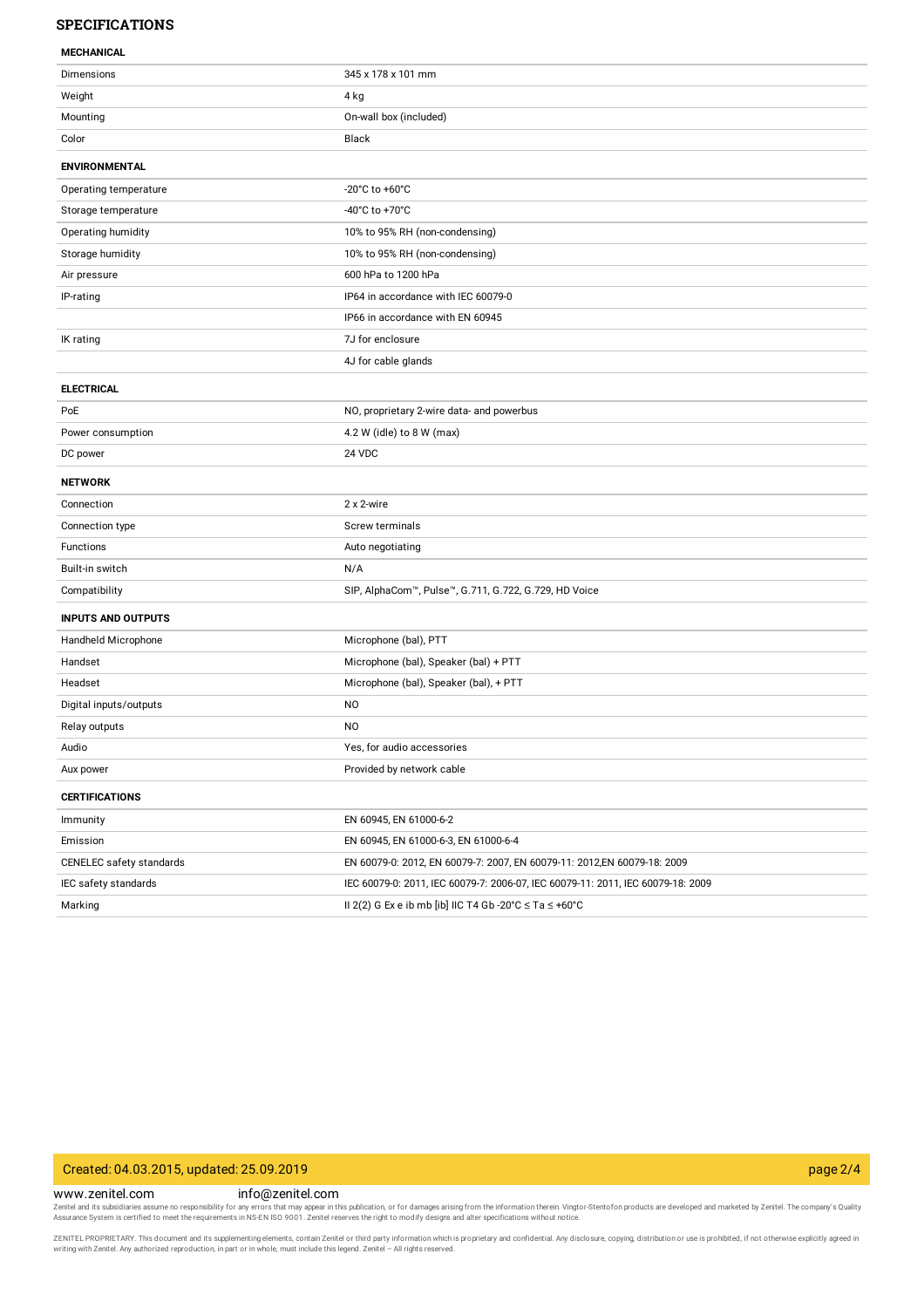### **TECHNICAL DIMENSIONS**



#### Created: 04.03.2015, updated: 25.09.2019 page 3/4

www.zenitel.com info@zenitel.com

Zenitel and its subsidiaries assume no responsibility for any errors that may appear in this publication, or for damages arising from the information therein. Vingtor-Stentofon products are developed and marketed by Zenite